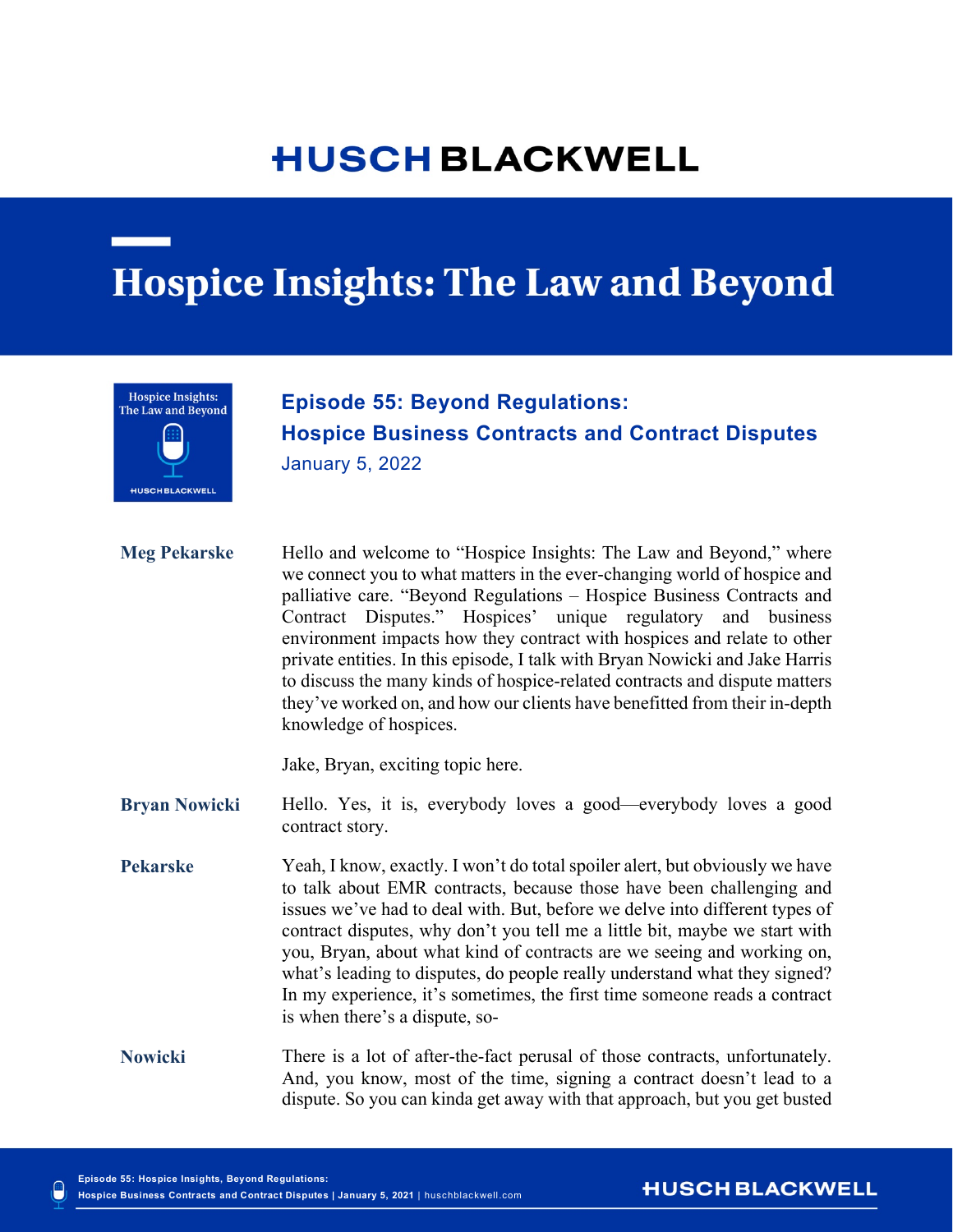once or a couple of times on that, and then you really start to become much more cautious about the contract aspect of the business of hospices.

So, before I became a hospice attorney, many, many years ago, this is going back more than 10 years, I did a lot of contract dispute law, and so, in my 25 years of being an attorney, I've litigated and analyzed all sorts of different contracts. And then, Meg, when I joined you and the hospice practice 10 plus years ago, I brought a lot of that experience with me. Because hospice is just like any other business; they have contracts with other parties, and so we're not talking about—in today's episode—about medical director contracts or facility contracts that really support services. It's more like the vendor contracts with the DME provider, EMR contracts, maybe transactional documents. Hospice, in today's world of a lot of mergers and acquisitions and transactions with hospices. Stock purchase agreements, asset purchase agreements. And each one of those kinds of contract settings brings a context with it that's a, it is important to understand as much as you can about hospices to make sure that that knowledge gets into those contracts, and that you're not surprised as those contracts are being performed with something hospice-specific that the contract, for whatever reason, doesn't address adequately. And so, what I've, kinda the experience that our entire group brings to these, as you know, Meg, and Jake is certainly a part of this, is that we have that indepth knowledge of hospices, and so we can make sure that your vendor contracts, EMR contracts, transactional documents, and other sorts of things are gonna fit with the hospice business model. And at its heart, we take a very practical approach to all of these. A practical approach to guiding hospices in creating contracts, but when there does become a dispute, we want to be practical about resolving it. Just because a contract is breached doesn't mean you're, the next day you're in court suing somebody. Try to find a solution, you maybe want to maintain that relationship. Find something that works for everybody without racing to the courthouse. So, we are attorneys, you know, we are passionate about representing our clients in court, but that's really a last resort in our view. We want to find a solution short of that.

**Pekarske** I always chuckle when I was talking to a young lawyer and they asked, I asked them, you know 'why do you want to be a litigator?' 'Well, I want to help solve problems,' and I was like, well that's like the opposite of what litigators do, not to rain on litigators, because you're very needed, but I think a really important point you just made, Bryan, is I don't think you necessarily always start out of the gate threatening to sue someone, because that is a long battle. But, usually by the time people are coming to us, they've tried these other, you know, methods for 'hey, I'm not seeing things exactly the way you are seeing things.' But so--

**Nowicki** But it's a good point, Meg, you know, as far as there are ways to find common ground and Jake, this might be a good time to bring you into this,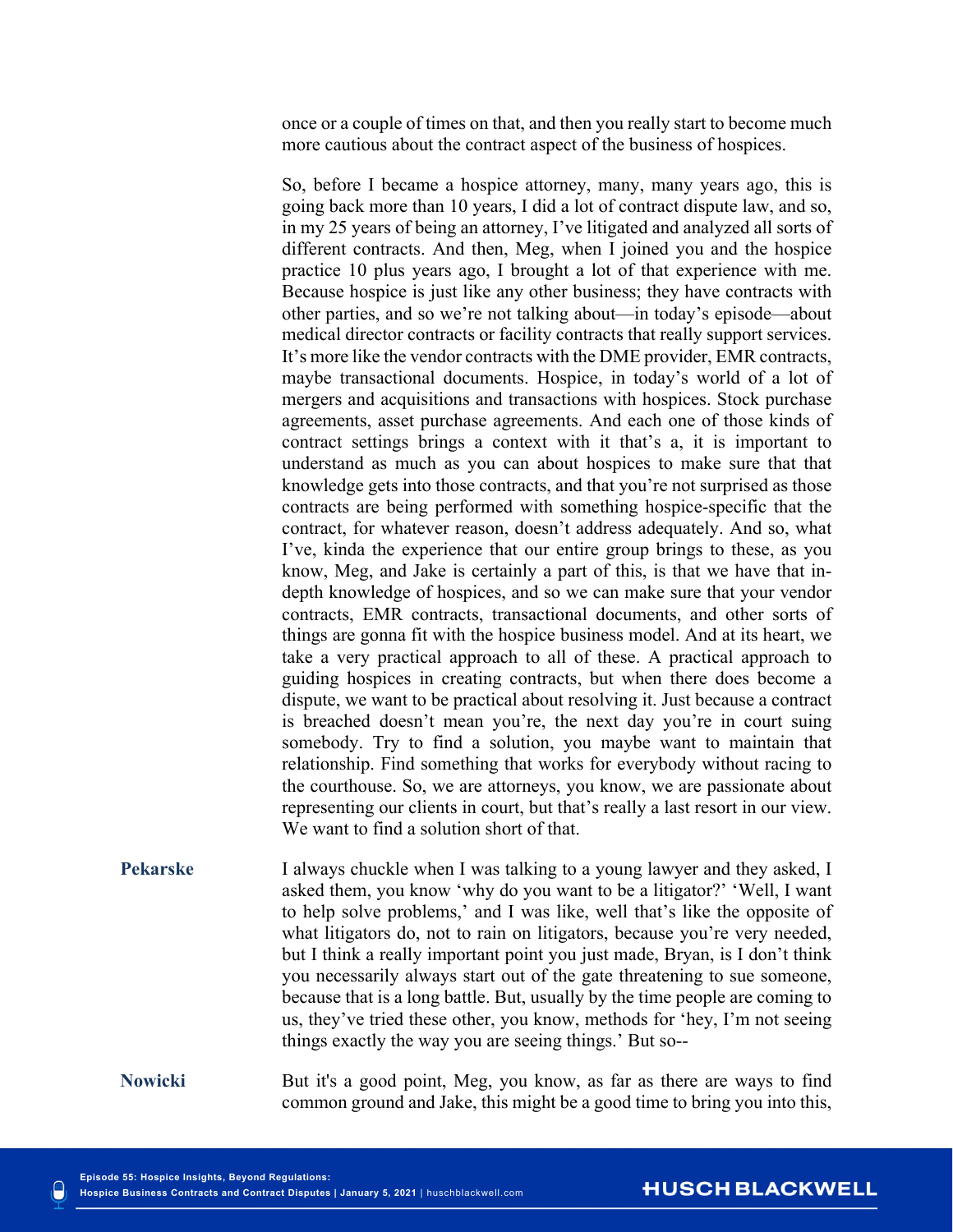because I know you're working on a case now where, you know, the parties have a few disputes, but there's also areas of common ground, and maybe you can kind of describe how we work through that situation.

**Jake Harris** Absolutely. I think that's an important point to emphasize, which is that every situation is different. Every business relationship is different. And so, sometimes clients will come to us and they'll say 'we're at the end of our rope and we,' you know, 'the relationship is, has completely soured, it's irreparable. We just want to get out of not only the operative contract, but also the business relationship entirely.' And then there are other situations where, you know, a client will come to us and say 'our relationship has hit a snag, we don't feel that we've been treated fairly under a contract governing this aspect of our relationship, or this period of time, but in general, going forward, we want to continue doing business with (whomever the vendor or third party may be),' And so, those are the kinds of questions that we would ask at the outset to kind of take inventory of, okay, where is this relationship headed and accordingly, how should our approach be dictated or modified by that? So there are situations where, you know, a discussion either with an in-house lawyer or, if this dispute has ripened to a certain point, outside counsel, can be useful. There are situations where we'll kind of ghostwrite communications on behalf of a client, and then the client can leverage their relationship with third party and try and smooth things over that way, without even necessarily knowing that lawyers are involved. So there are a variety of different approaches we can take—and do take—depending on the status of the business relationship.

**Pekarske** Well, and I think that's a great lead in to talking about EMR contracts. So, top of my list of contracts no one reads, it's on. Because, I think these, you know, my feeling is these are very difficult contracts because they're so one-sided and we have had to deal with, you know, a number of significant repayment investigations related to problems with EMR and then, you know, you look at the contract and there's no indemnification, there's no, really, protection other than griping. But I bring that up, and I think EMR contracts are an important place to start because, to your point, Jake, is you don't essentially want to terminate that relationship just because it hit a snag, because moving to a new EMR is so laborious and difficult, and that you do want to try to work that out. And maybe, Brian, you can talk about some different EMR disputes and how we've sort of seen our way through those, and, I mean, this could be a whole podcast series because sometimes you run into they want to keep your information, they hold it for ransom, too, when you're trying to get out of a contract, and just a whole lot of different stuff. But why don't you tell me, sort of, what you've learned in dealing with these EMR contracts and how to resolve them.

**Pekarske** The issues you suggest, Meg, really come up quite frequently when hospices do get to the point of having a dispute with an EMR provider.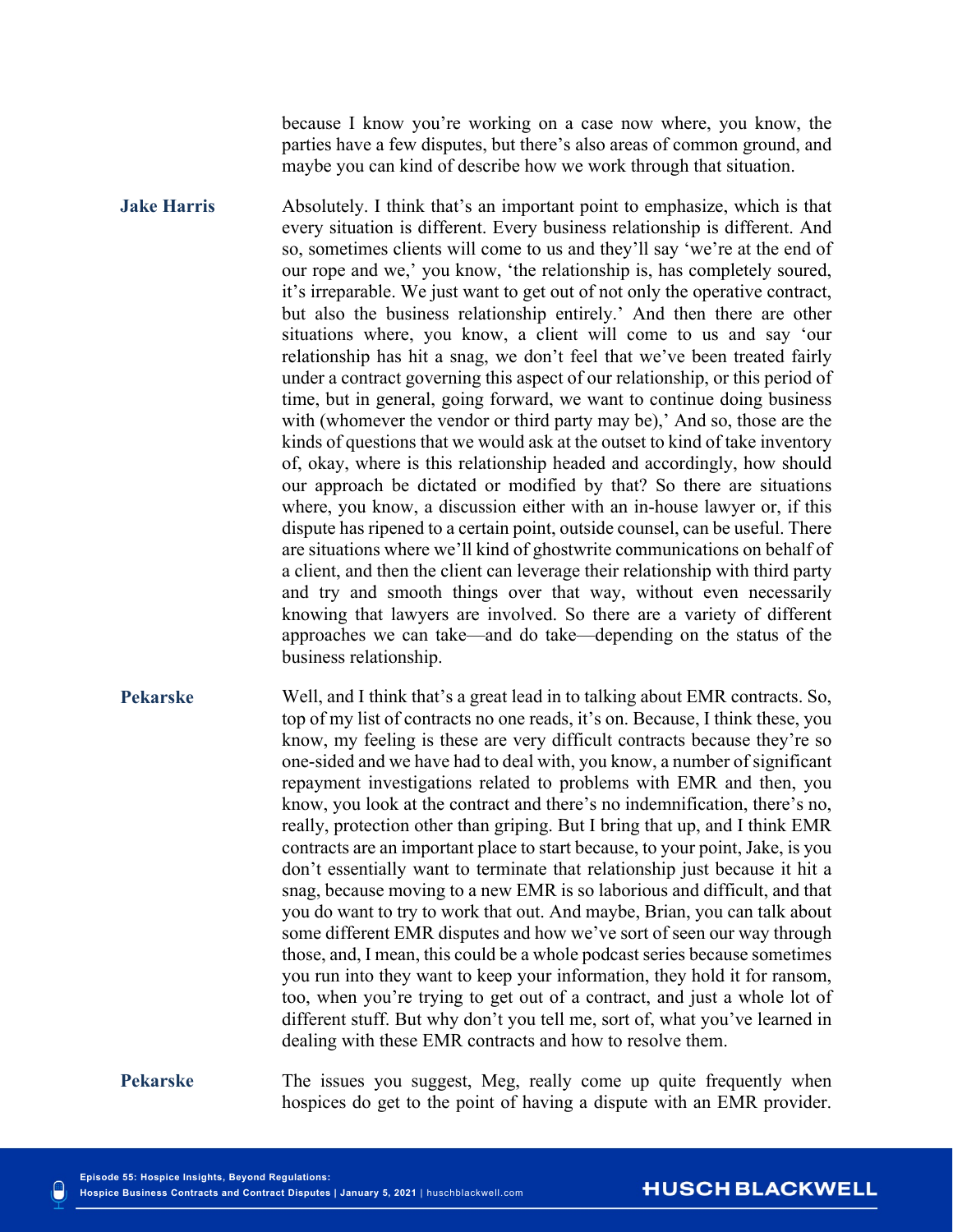And that is, the EMR didn't operate in a way that a hospice would want it to. It didn't have, operationally, the ability to make sure every necessary blank was filled in, or dates were included, and there was no provision in the contract, or it wasn't negotiated in a way to make sure that those kinds of hospice-specific requirements would be part of the contract. And so you're left with rather general performance requirements, and then the EMR provider's going to limit their liability. A lot of times they'll limit their liability to whatever amount the hospice paid the EMR provider for the service. And that might be a monthly fee of a few thousand dollars a month. You know, whatever it is, it can be far less than the potential overpayments that a hospice is gonna encounter if the EMR fails to properly complete claims, or require the completion of documents, which results in hundreds of thousands or millions of dollars of liability. And so, that's what we've come across a lot, is that limitation of liability and trying to navigate through the limitations, provide the proper notices of some sort of defect in the EMR, or failure to troubleshoot an issue, and be responsive and timely with a fix. So, this is kind of after the fact when we're given a contract to try to find arguments for, that's what we look for. What are the dispute resolution provisions, how do we get the notices out there, how does the limitation of liability impact it, are there any indemnification obligations, and importantly, if we're thinking of a switch, how do we continue to access our documents even if we want to terminate the contract- you know, declare a breach and terminate. Do they get to hold on to our documents? For how long? What kind of access do they provide? So we're constantly troubleshooting those kinds of issues, and that has led us to have a lot of experience to help clients on the front end of these negotiate EMR contracts that anticipate some of those issues and try to avoid them by having more reasonable limitation of liability provisions, making sure there's an obligation to, you know, work within the hospice world, and the hospice requirements; make sure they cannot hold hostage the medical records of a hospice as a way to gain some sort of bargaining advantage. So, those issues have come up where there, in circumstances where the EMR provider or a hosting service for an EMR provider has been hacked, we cannot access the EMR as we need to, we've gotta go to a paper file- you can imagine the amount of resources that would be devoted to that work-around, or the EMR, you know, allows copy and pasting when we don't want it to allow copying and pasting, and that leads to problems. Those are the kinds of issues we're dealing with pretty regularly.

**Pekarske** Yeah, and I think the, obviously more like to talk about prevention, and I do think when, early on, when the courting is beginning, of making sure you have legal counsel look at that EMR contract, because I just, I rarely see that they were ever negotiated, they were just signed, and then it leaves you in this difficult position. But to your point, Bryan, when you said earlier about, I think having, so let's say, let's use Jake's word "snag," the relationship has hit a snag. And I think it's best to call counsel right away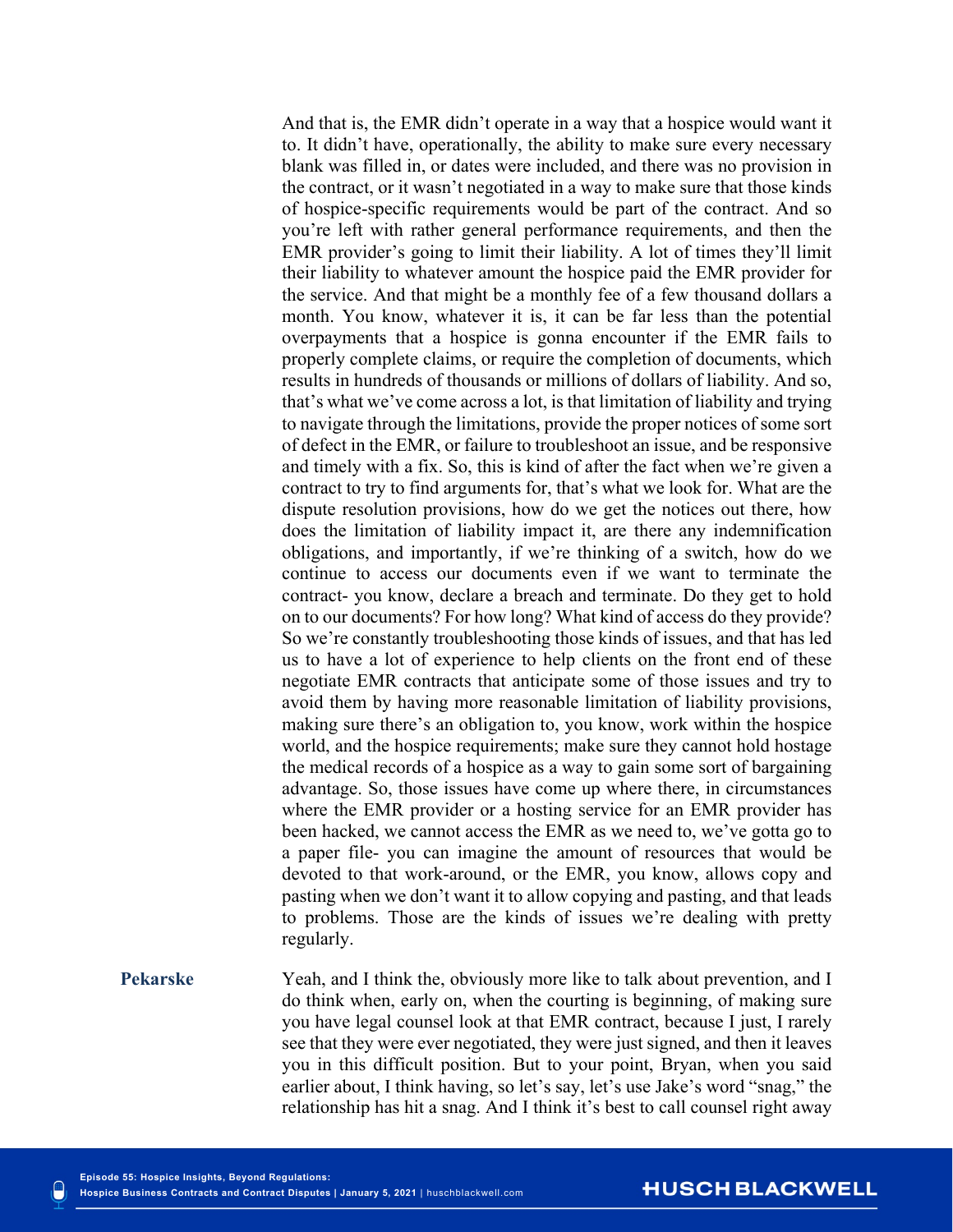and look at, given the snag, how strong of a position do I have under my contract and understand the contract, I guess, that you signed in light of the snag that you're experiencing. And it doesn't mean that you come out of the gates and write a nastygram letter, but I think understanding how, because I really don't think most contracts are living and breathing, so no one pays attention to them until there's a snag, and then thinking about 'okay, how does this contract play out given what we have at stake here?' And so I think even if things can be resolved, you should still get counsel, because I think you want to understand what leverage you might have and whatnot. So, maybe Jake, just moving away from EMR contracts, because you're dealing with a number of these right now, is other vendor relationships and you talked about what's your goal, do you want to terminate the entire relationship, and obviously we just talked about how EMR vendors, they're very entwined into everything you do every daytell me about some of these other vendor contract disputes and how you've had to navigate those, because they do sometimes relate to patient care.

**Harris** So, one such category that we've been doing some work in would be medical supply agreements. And, you know, I think just kind of a general principle for a lot of these vendor-hospice relationships is that, you know, most vendors, if the relationship really has hit a point where one or both parties are dissatisfied, most vendors don't want to continue doing business with a dissatisfied partner. And so sometimes there really is some room to, you know, negotiate an exit strategy, again, if the relationship gets to that point. But I would say, both in terms of medical supply contracts, contracts with EMR providers, and other relationships with vendors and third parties, that there really is some significant opportunity at the front end to, you know, kinda take a look at the contract with an eye towards what happens if things do go south? And it's a little bit counterintuitive, right, because at the outset of a business relationship, everyone's happy, everyone, you know, no one's anticipating problems down the road, everyone thinks that it's going to be a productive and successful working relationship. But some of the things that we've seen in our experience, you know, long contract terms; contract terms that automatically roll over unless one party or the other gives, in some cases, really significant notice that they don't wish to reup for another term of what could be five or 10 years; contracts that don't contain all of their terms within a single document, but instead refer you to like a website of the vendor or some other, something else that you would need to access, in some cases on a periodic basis, in order to even see what the terms of the contract between you and your contracting party would be. And so, these are all things to, you know, that can sometimes be contained in the standard boilerplate contracts that the vendor uses, but they're issues that should be raised at the outset. You know, don't just think that 'well,' you know, 'this is what they're presenting to me and therefore this is,' you know, 'what we're gonna have to be bound by.' Don't hesitate to engage counsel to review some of those provisions, advise you as to the risks and

#### **HUSCH BLACKWELL**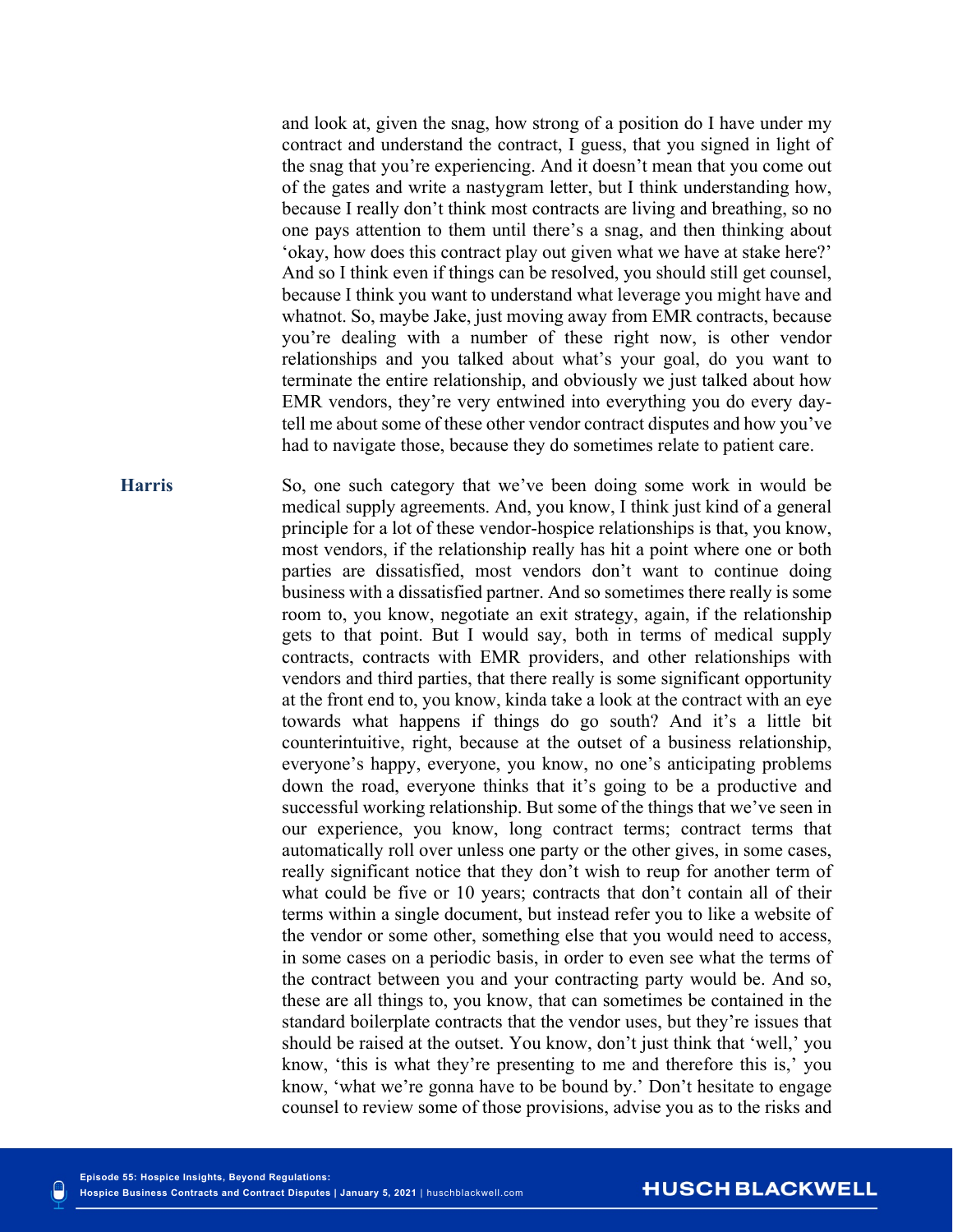benefits of potentially agreeing to them, and you really can prevent a lot of problems down the road.

- **Pekarske** Well, and I think that, for working with hospice as long as I have, we had vendor contracting tool kits, and facility contracting tool kits, which, you know, have been wildly popular and sold many copies, it's a best seller, these tool kits! But for some reason, no one wants to give us contracts for other types of vendor relationships, and I think do, exactly what you said, is 'I'll just sign it, it's not that big of a deal.' There are, I'm sure, certain contracts where it's not that big of a deal, but I do think having legal counsel take a look at your contracts, especially if they're significant and if something did go wrong, this could have liability for me, as you said, Bryan, with overpayment, or, you know, I'm gonna be tied up in this for a very long time and I'm not gonna be able to get out because it's an exclusive relationship and I'm paying, you know, per patient per day sort of rate, and to try to get out of that's gonna be difficult, and all the stuff. Which, you know, so I do think I'd rather spend money on the front end than the back end. Yeah, Bryan.
- **Nowicki** And Meg, I think what counsel can do and what Jake and I, and I know, Meg, you do this too, is I think we're very good at finding alternatives for clients who think they have none. They might be in a situation with a contract where they think they're sunk—they owe a lot of money, or they're gonna get terminated, and when you have counsel really dig into something, we're really good—I mean, this is what our training and experience is all geared toward—what are the alternatives out there? And so even these kinds of contract disputes, a couple of examples where we get involved, we were brought into a contract situation, client thinks they have no options, they think they owe some money, but you know, we examine the relationship and realize, 'hey, this whole situation is really governed by a contract that's 10 years old. It's not some new arrangement that the other side is permitted to just charge you whatever they want. They're bound by something earlier than that, that a lot of people had lost sight of.' Another example is, you know, the terms and conditions that the other side is claiming permits some sort of termination. Well, those aren't the terms and conditions that govern the contract, because if you go back to when the contract was formed, it was a different set of terms and conditions, and they have different provisions. And it's just the kind of thing we do in investigating the facts of the circums–of the situation and also digging in to the law and some legal principles, we find those alternatives.

**Pekarske** I'm chuckling because you're trying to tell me that litigators are problem solvers again, so…. But, I'll let you remain delusional on that.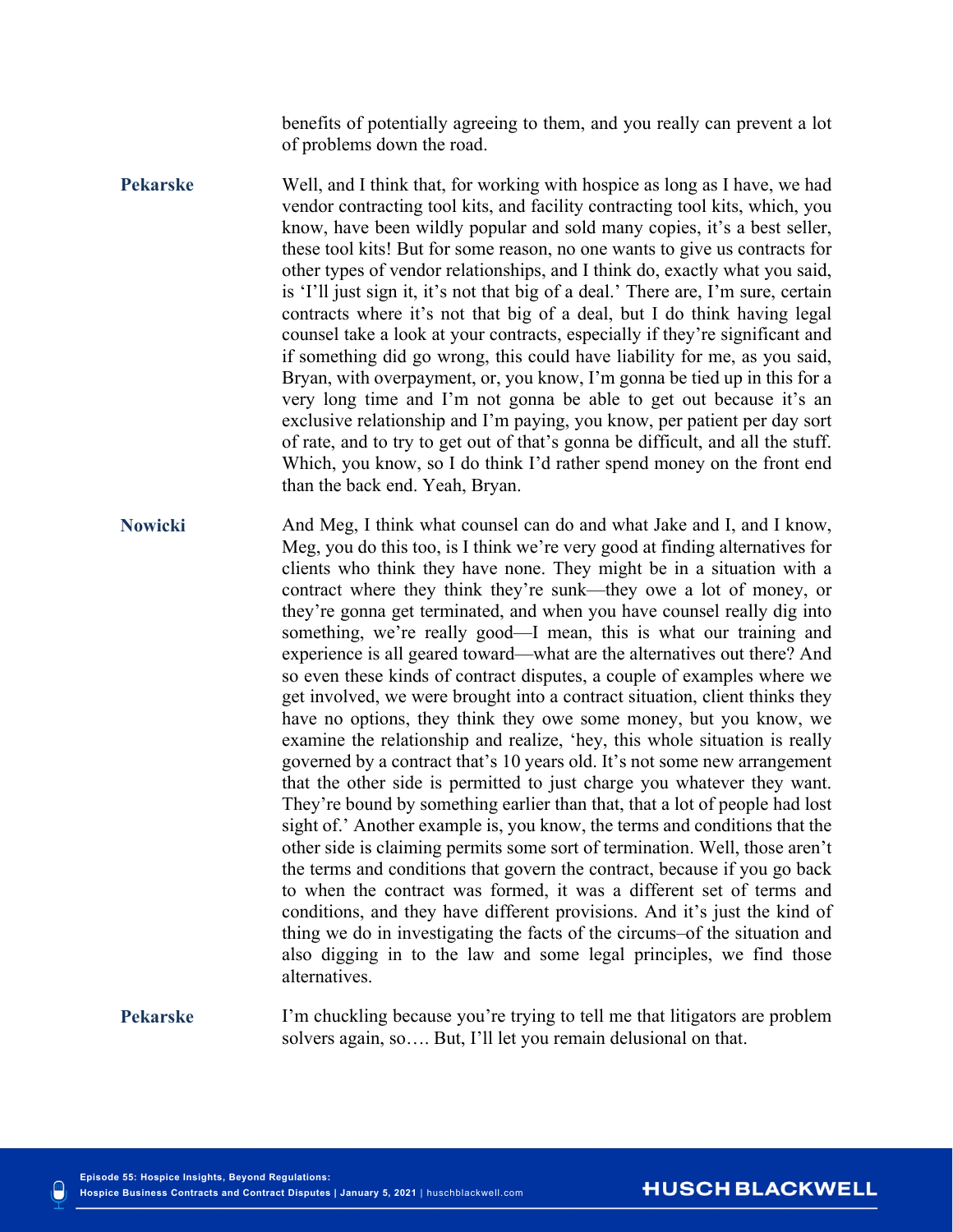**Nowicki** Well, litigators are problem solvers are problem solvers. I think a lot of litigators, though, see court as the only way to solve a problem, or they take that step much, much too quickly. And that's not our approach at all.

**Pekarske** Yeah, no, absolutely. I'm glad that you're on my team. Thank you, Bryan. I just need to razz you a bit. So, I want to conclude this, because we could talk for hours on contracts, they're very exciting, but I think we're doing a ton of transactional work and so some of the contracts that we deal with are, you know, the contract that comes out of selling a business or buying a business, and it's, and again, I think our deep knowledge of hospice and how things work, and the kinds of liabilities hospices could have makes us really good advocates and advisors on hospice transactions. Because one of the things that's coming up more and more is 'how is audit liability handled in the purchase agreement,' and Bryan, I know you've dealt with this quite often, and I think sometimes when you have corporate counsel who doesn't really understand some of the liabilities that can come back and bite us, there could be some missed opportunities, I think, in terms of who wants to control the defense on things that happened under, you know, if you're the seller, you know, you probably want to control the defense for things that essentially you're liable for through an indemnification provision. But why don't you tell me a little bit about your experience in this area?

**Nowicki** Jake and I are currently kinda knee-deep in this kind of a situation, where we've had to untangle a lot of grey area that was found within a contracta transactional document. And if any hospice has been through an audit, you know the complexities of that process, with recoupment or halting recoupment, and appealing, and how long it takes to appeal and what goes into that; there are just all sorts of moving parts that cannot be addressed in a transactional document by a line saying 'okay, upon the sale, buyer now takes over the defense of an audit.' It's not that simple, especially when you're talking about trailing financial obligations, and who ultimately pays for liabilities that may have been incurred years ago, as we know audits often look at time periods years before they commence. And so, Jake and I have been dealing with this, we've had to really work with a document that did not at all anticipate an administrative appeal process, it did not anticipate recoupment of overpayments and how those are refunded, which led to disputes and led to attorneys having to engage in negotiations, all of which could have been avoided had that contract been a little more precise about liabilities, how they would be handled, how responsibility would be transferred from seller to buyer and from counsel to counsel and, you know, who's going to retain control over that. Thankfully, you know, as happens a lot of the times and as we've talked about, we found some practical solutions to that. We didn't go to court, so I mean that was good to be able to resolve that in a way that I think everybody believes to be fair. But those are the kinds of areas in transactional documents that, you try to work through that grey area, better

#### **HUSCH BLACKWELL**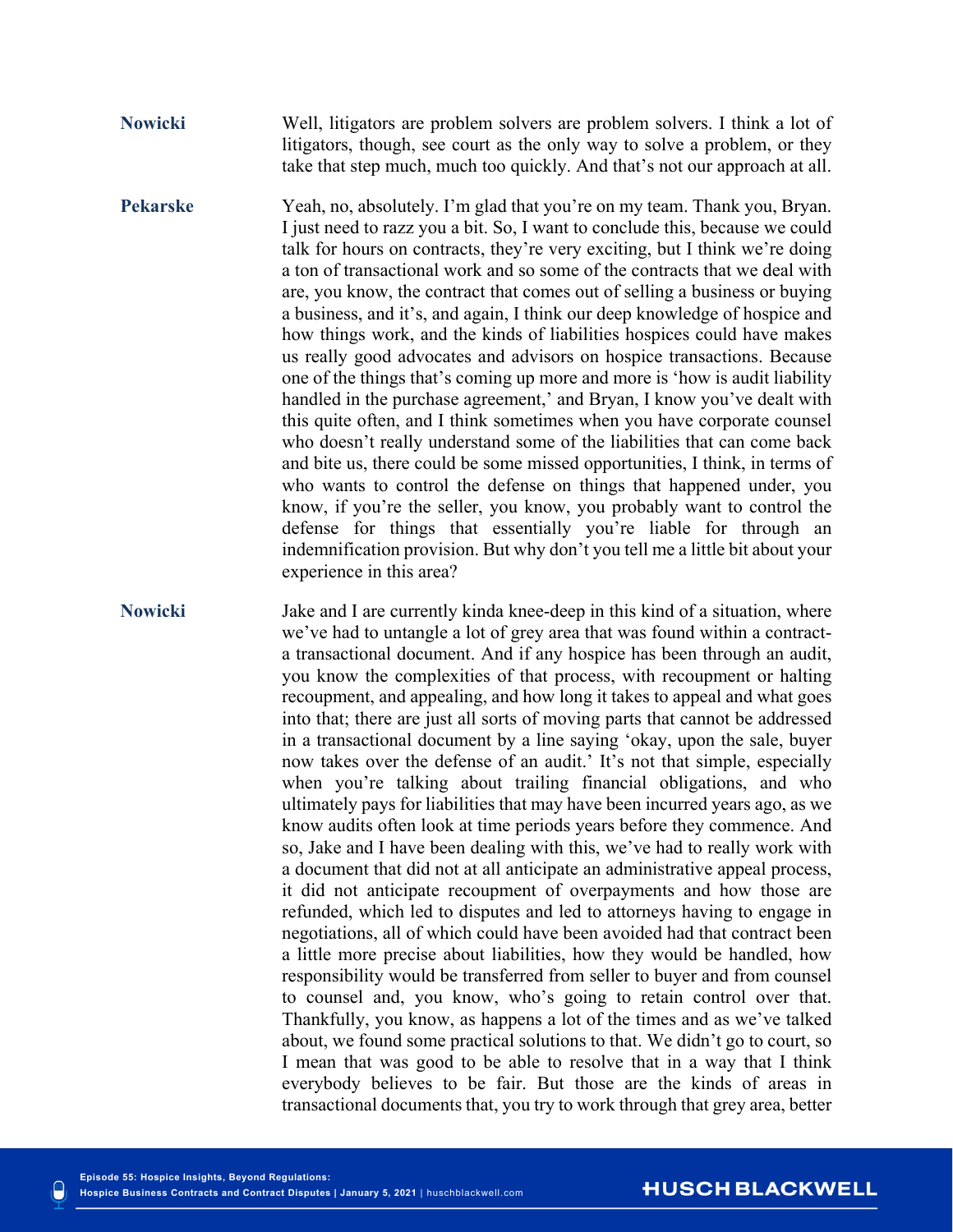off to have the hospice people involved up front so you don't have to negotiate things in the context of a dispute, you negotiate them in the context of a transaction and making sure everybody has the same expectations going forward.

- **Pekarske** Exactly. And again, we could do a whole session on, you know, liability under purchase agreements, because it does get fairly complicated given exactly what you said, Bryan, the tail end of claims, given that hospices are so highly audited and right now there's a lot of TPE going on, and so dealing with that, trying to close a transaction and who's going to be responsible for this, and whatnot. Because, obviously if you're buying something, you don't want to give, you know, the seller all this money, because your indemnification is only as good as there's any money to go after, and so, I mean you get why both sides are sensitive to it. And so, as we close out here, any final thoughts on—obviously you're a problem solver, Bryan—
- **Nowicki** Well thank you.
- **Pekarske** You know, undisputable. But, I guess, any other closing thoughts, you know, in term of top five, it sounds like: pay counsel to maybe review your contract on the front end, because you're probably going to have the most leverage, because everyone's excited about the relationship. I guess other things that we should be doing?
- **Nowicki** Well, like you said, Meg, an ounce of prevention is worth a pound of cure. So, having counsel review at the front end is gonna avoid problems down the road, where the stakes could be much higher when you're dealing with, you know, inability to use EMR, and documents being held hostage, and, you know having to go to court to sort out who's responsible for what audit and all that. So, that ounce of prevention with a knowledgeable hospice attorney, that's the key, because they're the ones that are going to be able to make sure your contracts have the right provisions to preempt problems. If you're in the situation where you have the problems and you're dealing with them, there's probably more opportunities and alternatives than you believe there to be. So, an attorney can maybe illuminate some additional legal alternatives, but also, we know hospices well enough and how they operate on a business level that we can even jump in and start thinking about business strategies that work within a legal context. How do you troubleshoot this to achieve your goal without disrupting your business? And it might not be a legal solution, you know. We rarely go to court on these things, and that's by design. You know, we want to find the solution that allows you to keep operating without sinking all your money into legal fees.